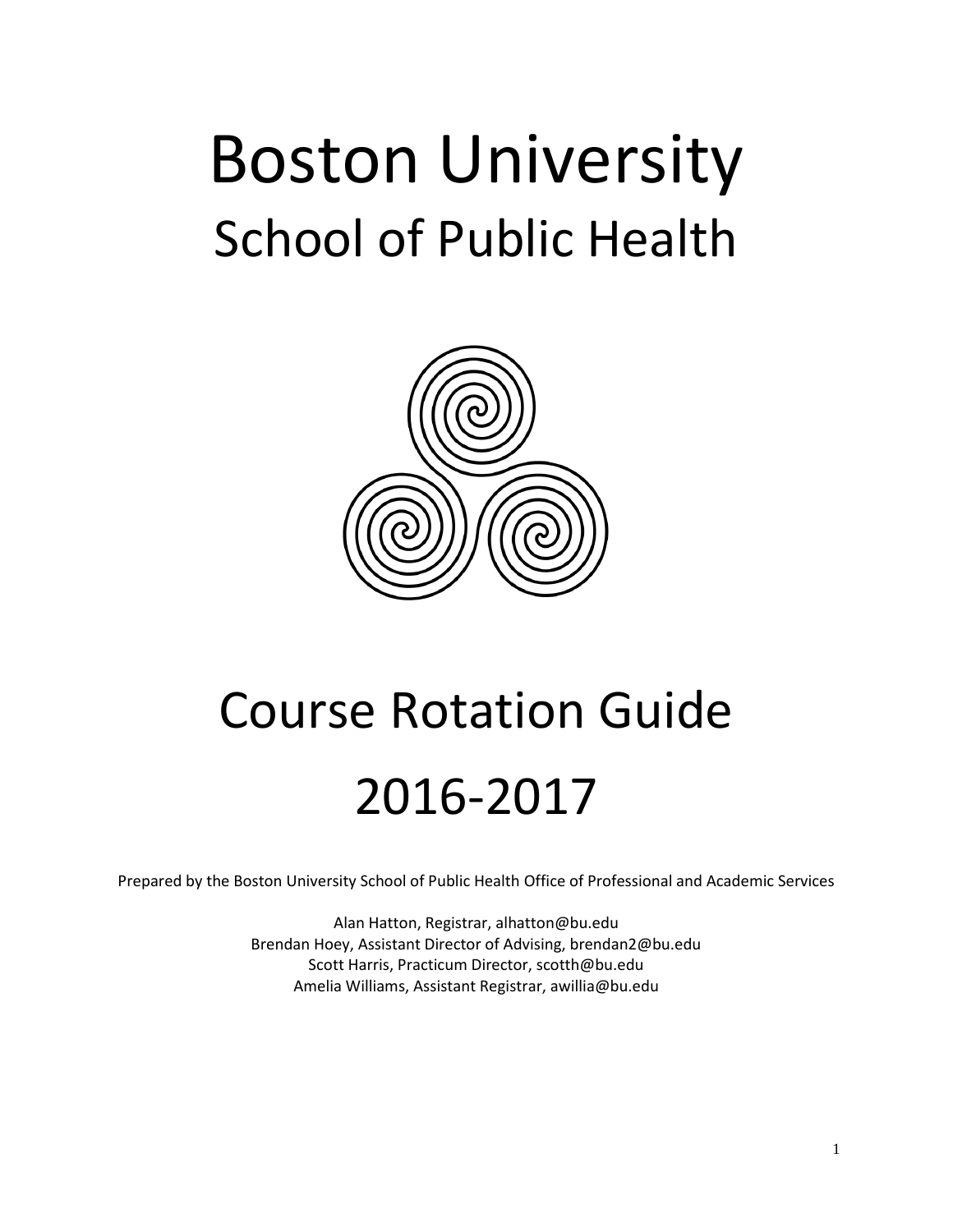# **Table of Contents**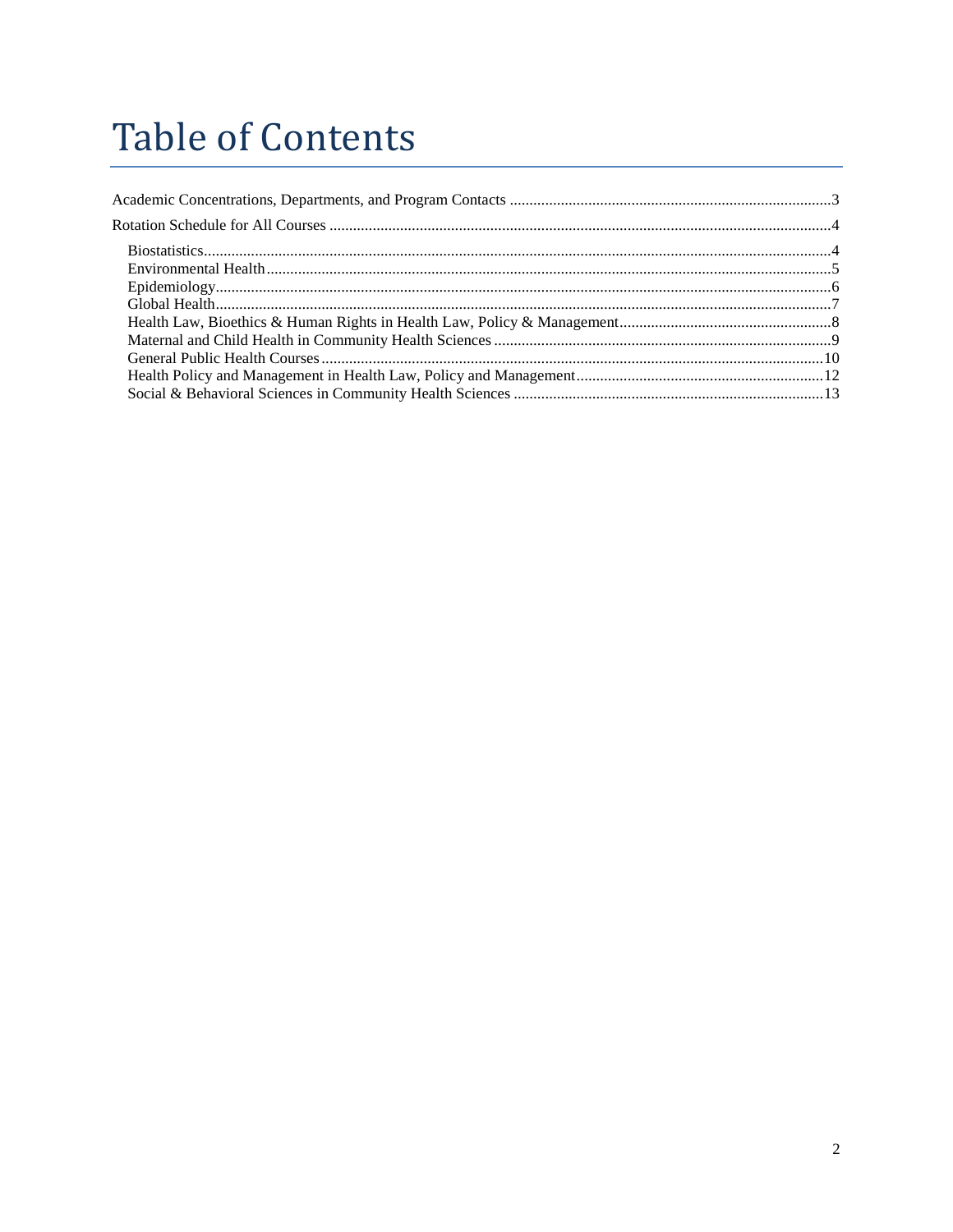# <span id="page-2-0"></span> *ACADEMIC CONCENTRATIONS, DEPARTMENTS, AND PROGRAM CONTACTS*

| <b>Biostatistics</b>                                   |                                                                                             |
|--------------------------------------------------------|---------------------------------------------------------------------------------------------|
| Chair, ad interim:                                     | L Josee Dupuis                                                                              |
| <b>Associate Chair for Education</b>                   | Alexa Beiser                                                                                |
| <b>MPH Program Director:</b>                           | <b>Timothy Heeren</b>                                                                       |
| MA & PhD Program Co-Directors:                         | Howard Cabral, Serkalem Demissie, and Gheorghe Doros                                        |
| Program Manager:                                       | Marisa Crowley, marisac@bu.edu, 617-638-5207                                                |
| <b>Community Health Sciences</b>                       |                                                                                             |
| Chair:                                                 | <b>Richard Saitz</b>                                                                        |
| Program Manager:                                       | Felipe Agudelo, fagudelo@bu.edu, (617) 414-1387                                             |
| Program Manager:                                       | Anneke Demmink, ademmink@bu.edu, 617-638-5048                                               |
| Associate Chair for Education                          | Lois McCloskey                                                                              |
| Maternal & Child Health Concentration                  |                                                                                             |
| <b>MPH Program Director:</b>                           | Lois McCloskey                                                                              |
| Social & Behavioral Sciences Concentration             |                                                                                             |
| <b>MPH Program Director:</b>                           | <b>Michael Siegel</b>                                                                       |
| Doctor of Public Health Program                        |                                                                                             |
| <b>Assistant Dean of DrPH Education:</b>               | <b>Eugene Declercq</b>                                                                      |
| <b>Doctoral Education Program Manager:</b>             | Sebastian Bach, drph@bu.edu, 617-638-4873                                                   |
| <b>Environmental Health</b>                            | Roberta White                                                                               |
| Chair:<br>Associate Chair:                             |                                                                                             |
|                                                        | Jonathan Levy<br>Jean van Seventer                                                          |
| <b>MPH Program Director:</b>                           |                                                                                             |
| <b>MS Program Director:</b><br>PhD Program Directors:  | Jennifer Schlezinger<br>Michael McClean and Madeleine Scammell                              |
| Curriculum Coordinator:                                |                                                                                             |
|                                                        | Chana Leah Rosenbaum, clrose@bu.edu, 617-638-5940                                           |
| Epidemiology                                           |                                                                                             |
| Chair:                                                 | Martha Werler                                                                               |
| <b>Associate Chair for Education:</b>                  | Dan Brooks                                                                                  |
| <b>MPH Program Director:</b>                           | Dan Brooks                                                                                  |
| <b>MS Program Director:</b>                            | Ann Aschengrau                                                                              |
| PhD Program Director:                                  | Sherri Stuver                                                                               |
| Program Manager:                                       | Kelly Sullivan, ksull@bu.edu, 617-638-8322                                                  |
| <b>Global Health</b>                                   |                                                                                             |
| Chair, ad interim:                                     | Frank (Rich) Feeley                                                                         |
| Associate Chair and MPH Program Director: Taryn Vian   |                                                                                             |
| Senior Manager, Academic Programs:<br>Program Manager: | Joseph Anzalone, josanz@bu.edu, 617-638-5396<br>Travis DiJoseph, tdijo@bu.edu, 617-414-1223 |
|                                                        |                                                                                             |
| <b>Health Law, Policy, and Management</b><br>Chair:    | Michael Stein                                                                               |
| <b>Associate Chair:</b>                                | Victoria Parker                                                                             |
| <b>MPH Program Director:</b>                           | <b>Winnie Roche</b>                                                                         |
| Program Manager                                        |                                                                                             |
| Administrative Coordinator:                            | Andrea Tingue, atingue@bu.edu, 617-638-5044<br>Jesse Walsh, jwalsh13@bu.edu, 617-638-4626   |
| <b>Health Services Research</b>                        |                                                                                             |
| <b>MS Program Director:</b>                            | Mari-Lynn Drainoni                                                                          |
| PhD Program Director:                                  | Victoria Parker                                                                             |
|                                                        |                                                                                             |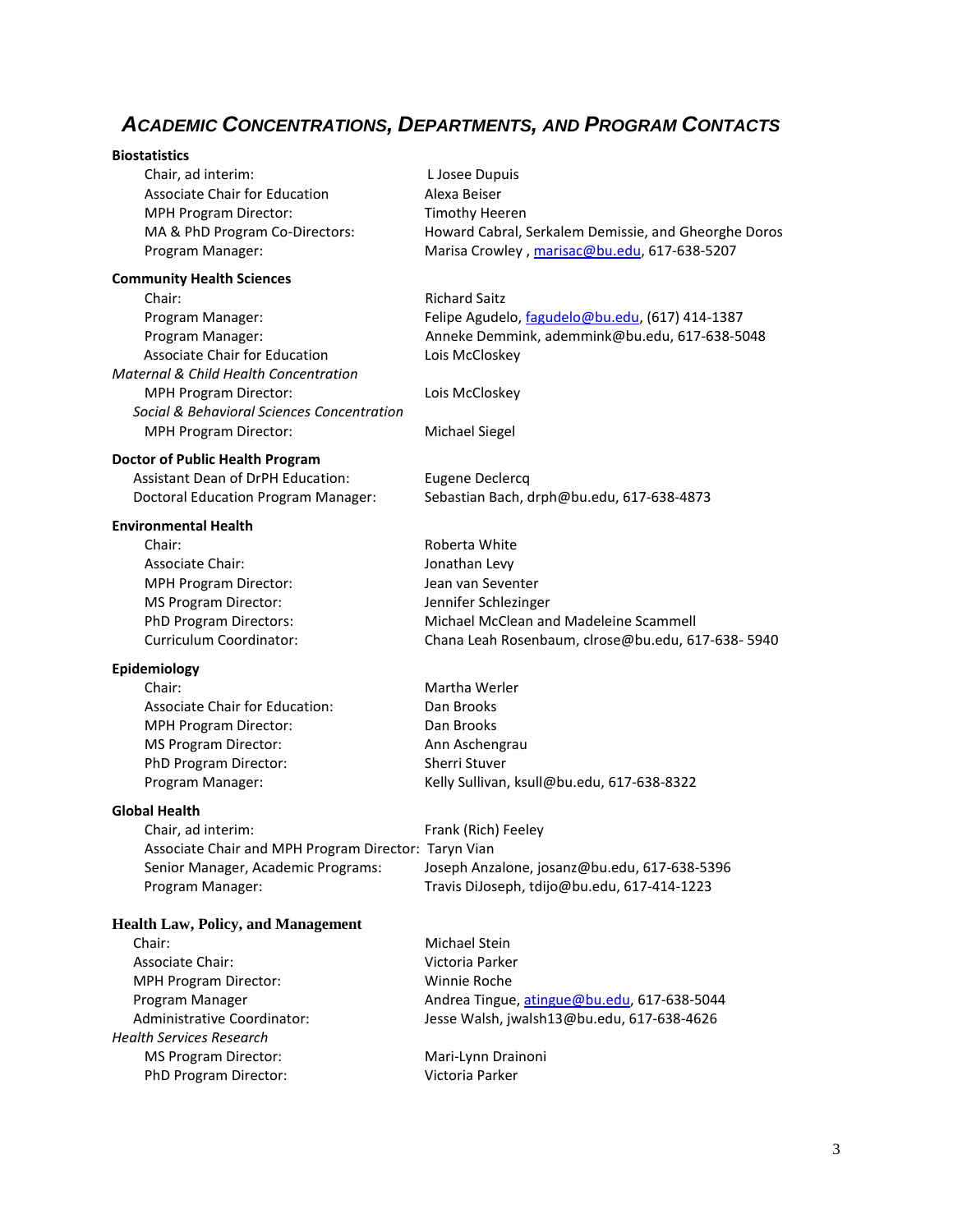#### *ROTATION SCHEDULE FOR ALL COURSES*

<span id="page-3-0"></span>The Course Rotation Guide is a resource to assist students in planning their academic programs. The courses listed are planned, but not necessarily promised. To confirm the status of a course, please review the current semester class schedule on th[e BU Student Link.](http://www.bu.edu/studentlink)

Some programs allow students to complete directed study and directed research courses available for 1, 2, 3, or 4 credits every fall, spring, and summer semester. The directed study and directed research course numbers are: BS901 and 902; EH961 & 962; EP911 and 912; GH941, 942 and 943 (culminating experience only); LW951 & 952; MC931 & 932; PM931 & 932; SB921 & 922. The course number is determined by the academic appointment of the supervising SPH faculty member.

Abbreviations: "Alt." = Alternate (every other); "TBD" = to be determined

| Course<br><b>Number</b> | <b>Course Title</b>                                                             | <b>When Offered</b>                                   |
|-------------------------|---------------------------------------------------------------------------------|-------------------------------------------------------|
| <b>BS704</b>            | Introduction to Biostatistics                                                   | Fall, Spring, & Summer                                |
| <b>BS715</b>            | <b>Practical Skills for Biostatistics Collaboration</b>                         | Spring                                                |
| <b>BS722</b>            | Design & Conduct of Clinical Trials                                             | Fall & Spring                                         |
| <b>BS723</b>            | <b>Introduction to Statistical Computing</b>                                    | Fall, Spring, & Summer                                |
| <b>BS728</b>            | Public Health Surveillance, A Methods-Based Approach                            | Fall                                                  |
| <b>BS730</b>            | Introduction to R: Software for Statistical Computing                           | Fall, Spring, & Summer                                |
| <b>BS740</b>            | Design and Conduct of Public Health Research                                    | Fall and Spring beginning<br>spring 2017              |
| <b>BS750</b>            | <b>Essentials of Quantitative Data Management</b>                               | Spring                                                |
| <b>BS775</b>            | Applications of Statistical Methods in Clinical Research                        | Alt. Springs (even years)                             |
| <b>BS805</b>            | Intermediate Statistical Computing and Applied Regression Analysis              | Fall, Spring, & Summer                                |
| <b>BS810</b>            | Meta-Analysis for Public Health & Medical Research                              | Fall                                                  |
| <b>BS820</b>            | Logistic Regression and Survival Analysis                                       | Spring                                                |
| <b>BS821</b>            | <b>Categorical Data Analysis</b>                                                | Fall                                                  |
| <b>BS822</b>            | <b>Advanced Statistical Computing</b>                                           | Alt. Spring (odd years)                               |
| <b>BS825</b>            | Advanced Infectious Disease Epidemiology                                        | Fall (beginning fall 2017?)                           |
| <b>BS830</b>            | Design and Analysis of Microarray Experiments and Next Generation<br>Sequencing | Alt. Falls (odd years)                                |
| <b>BS845</b>            | Applied Statistical Modeling & Programming with R                               | Fall                                                  |
| <b>BS851</b>            | <b>Applied Statistics in Clinical Trials I</b>                                  | Summer '16, Spring '17,<br>Fall '17 (Fall after that) |
| <b>BS852</b>            | <b>Statistical Methods in Epidemiology</b>                                      | Fall & Spring                                         |
| <b>BS853</b>            | <b>Generalized Linear Models with Applications</b>                              | Spring                                                |
| <b>BS854</b>            | <b>Bayesian Methods in Clinical Trials</b>                                      | Alt. Falls (odd years)                                |
| <b>BS855</b>            | Bayesian Modeling for Biomedical Research and PH                                | Alt. Falls (even years)                               |
| <b>BS856</b>            | <b>Adaptive Designs for Clinical Trials</b>                                     | Alt. Springs (odd years)                              |

#### <span id="page-3-1"></span>*Biostatistics*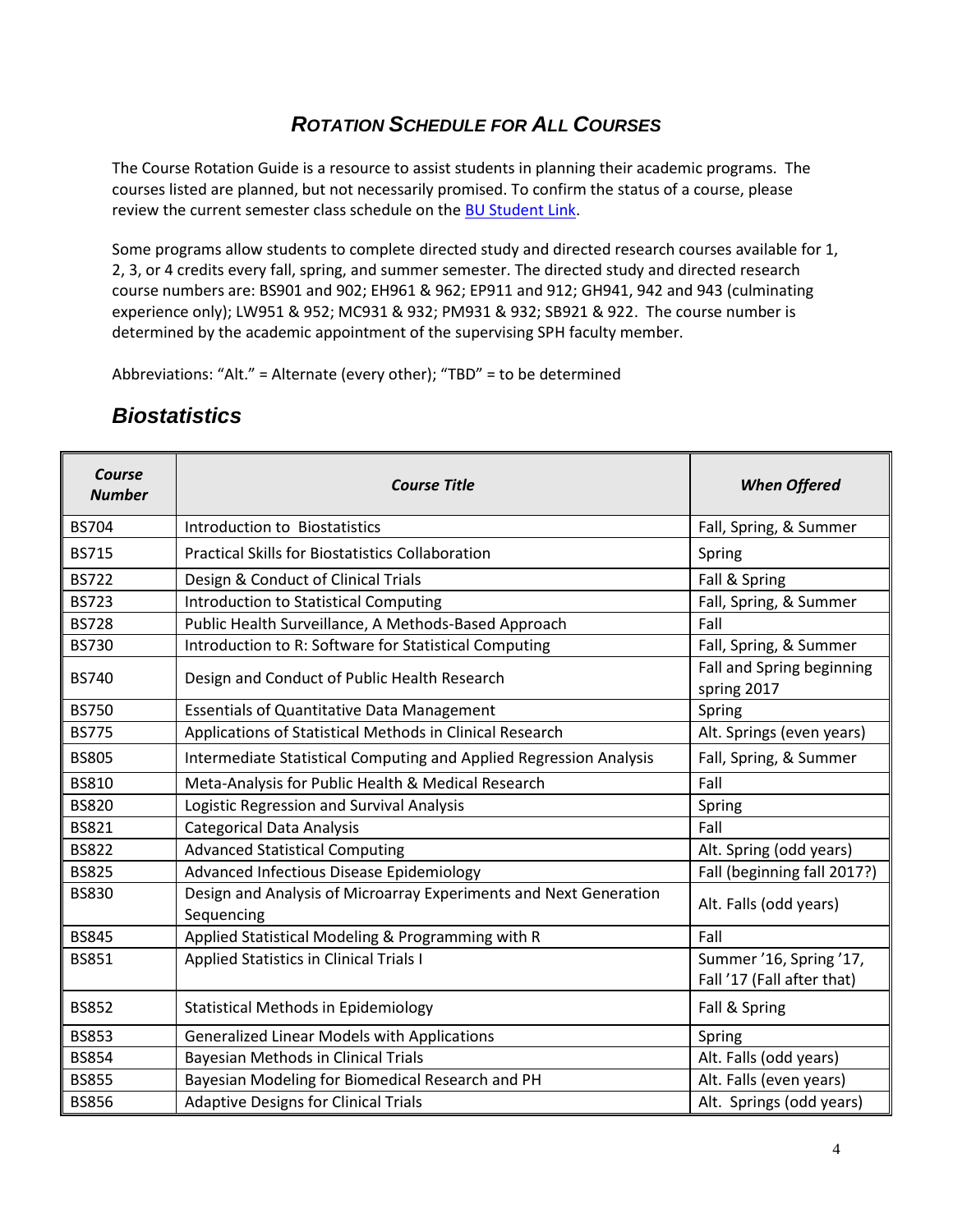| <b>BS857</b> | Analysis of Correlated Data                    | Spring                    |
|--------------|------------------------------------------------|---------------------------|
| <b>BS858</b> | <b>Statistical Genetics I</b>                  | Fall                      |
| <b>BS859</b> | <b>Applied Genetic Analysis</b>                | Alt. Springs (odd years)  |
| <b>BS860</b> | <b>Statistical Genetics II</b>                 | Alt. Springs (even years) |
| <b>BS861</b> | Applied Statistics in Clinical Trials II       | Fall                      |
| <b>BS940</b> | <b>Culminating Experience in Biostatistics</b> | Spring, Summer, Fall      |
| <b>BS980</b> | Continuing Study (fee)                         | Fall, Spring, & Summer    |

### <span id="page-4-0"></span>*Environmental Health*

| Course<br><b>Number</b> | <b>Course Title</b>                                           | <b>When Offered</b>                            |
|-------------------------|---------------------------------------------------------------|------------------------------------------------|
| EH705                   | <b>Toxicology for Public Health</b>                           | Spring beginning spring<br>2017                |
| EH707                   | Physiology for Public Health                                  | Spring beginning spring<br>2017                |
| EH710                   | Physiological Mechanisms of Health and Disease                | Fall                                           |
| EH713                   | Molecular Biology & Public Health                             | Spring                                         |
| EH717                   | <b>Foundations of Environmental Health</b>                    | Fall 16, Spring 17 &<br>Summer 17              |
| EH725                   | Analytical Methods in Environmental Health                    | Fall (not offered after<br>Fall '16)           |
| EH730                   | Methods in Environmental Health Science                       | Fall and Spring beginning<br>in Spring 2017    |
| EH735                   | <b>Environmental Determinants of Infectious Disease</b>       | Spring                                         |
| EH745                   | Wastewater and Health / Sustainable Sanitation                | Fall                                           |
| EH750                   | Water Quality and Public Health                               | Fall                                           |
| <b>EH757</b>            | <b>Environmental Epidemiology</b>                             | Fall 2016 then spring<br>beginning spring 2018 |
| <b>EH768</b>            | Introduction to Toxicology                                    | Spring                                         |
| <b>EH804</b>            | <b>Exposure Assessment</b>                                    | Spring 2017 then fall<br>beginning fall 2017   |
| EH805                   | Environmental Health Science, Policy and Law                  | Alt. Springs (even years)                      |
| EH811                   | Geographic Information Systems (GIS) in Public Health         | Fall and spring                                |
| EH840                   | Advanced and Emerging Topics in Toxicology                    | Fall                                           |
| EH866                   | <b>Risk Assessment Methods</b>                                | Spring                                         |
| EH914                   | <b>Environmental Health Doctoral Seminar</b>                  | Fall                                           |
| EH980                   | Continuing Study in Environmental Health (fee)                | Fall & Spring                                  |
| <b>PH825</b>            | Analysis of Emerging Infections Using the One Health Approach | Fall                                           |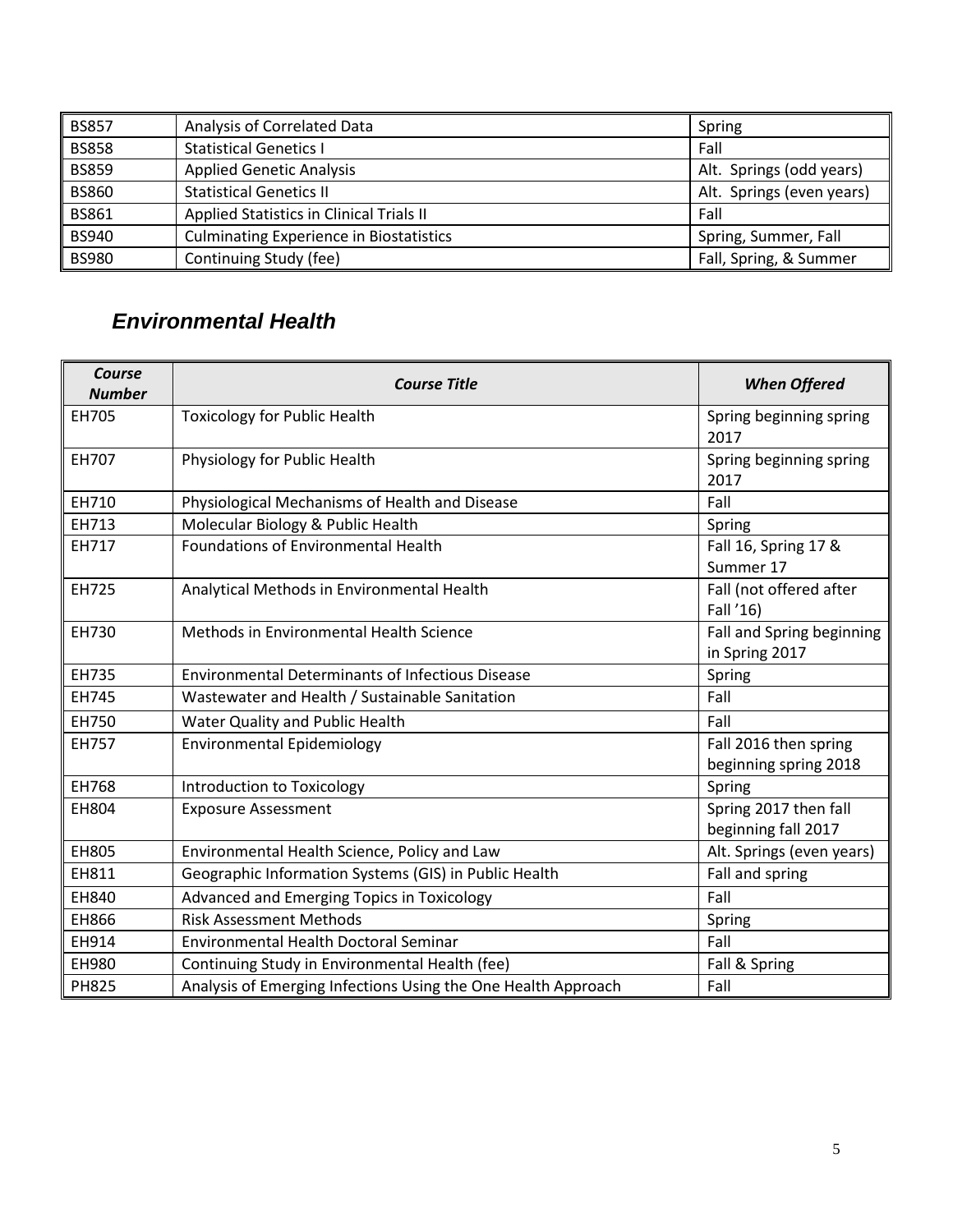# <span id="page-5-0"></span>*Epidemiology*

| Course<br><b>Number</b> | <b>Course Title</b>                                                  | <b>When Offered</b>                        |
|-------------------------|----------------------------------------------------------------------|--------------------------------------------|
| EP713                   | Introduction to Epidemiology                                         | Fall, Spring, & Summer                     |
| EP721                   | Survey Methods for Public Health                                     | Fall                                       |
| EP730                   | Epidemiology of Vaccine-Preventable Diseases                         | Spring                                     |
| EP735                   | Principles of Cancer Epidemiology (2 cr.)                            | Spring                                     |
| EP740                   | Introduction to the Epidemiology of Aging                            | Summer                                     |
| EP748                   | Drug Epidemiology (formerly EP830)                                   | Fall & Spring                              |
| EP751                   | Cardiovascular Epidemiology                                          | Fall                                       |
| EP752                   | Cancer Epidemiology (4 cr.)                                          | <b>TBD</b>                                 |
| EP755                   | <b>Infectious Disease Epidemiology</b>                               | Fall & Spring                              |
| EP758                   | <b>Nutritional Epidemiology</b>                                      | Summer                                     |
| EP759                   | Reproductive Epidemiology                                            | Fall & Spring                              |
| EP762                   | <b>Clinical Epidemiology</b>                                         | Spring                                     |
| EP763                   | <b>Genetic Epidemiology</b>                                          | Fall                                       |
| EP764                   | The Epidemiology of HIV/AIDS in the Developed and Developing World   | Fall                                       |
| EP770                   | Concepts and Methods of Epidemiology                                 | Fall and spring starting<br>in spring 2017 |
| EP775                   | Social Epidemiology                                                  | Spring                                     |
| EP784                   | The Epidemiology of Tuberculosis in the Developed & Developing World | Fall                                       |
| EP790                   | Epidemiology of Mental Health Disorders                              | Spring beginning spring<br>2017            |
| EP800                   | Microbes & Methods: Selected Topics in Outbreak Investigations       | Fall                                       |
| EP813                   | Intermediate Epidemiology                                            | Fall & Spring                              |
| EP817                   | A Guided Epidemiologic Study                                         | Spring                                     |
| EP850                   | Applications of Intermediate Epidemiology                            | Fall                                       |
| EP820                   | Perspectives on Epidemiologic Studies                                | Spring (Spring break)                      |
| EP854                   | Advanced Epidemiology (formerly Modern Epidemiology)                 | Fall                                       |
| EP855                   | Advanced Epidemiology Seminar: Issues in Study Design                | Alt. Springs (odd years)                   |
| EP857                   | Design and Conduct of Cohort Studies                                 | Fall                                       |
| EP858                   | Design and Conduct of Case-Control Studies                           | Fall                                       |
| EP860                   | Novel Analytic Methods for Epidemiology                              | Alt. Springs (even years)                  |
| EP861                   | Quantitative Bias Analysis Methods for Epidemiologic Research        | Spring (alt years, odd)                    |
| EP862                   | Simulating Problems For Learning Epidemiology (SimPLE)               | Spring (alt years, odd)                    |
| EP940                   | <b>Culminating Experience in Epidemiology</b>                        | Fall & Spring                              |
| EP980                   | Continuing Study in Epidemiology (fee)                               | Fall & Spring                              |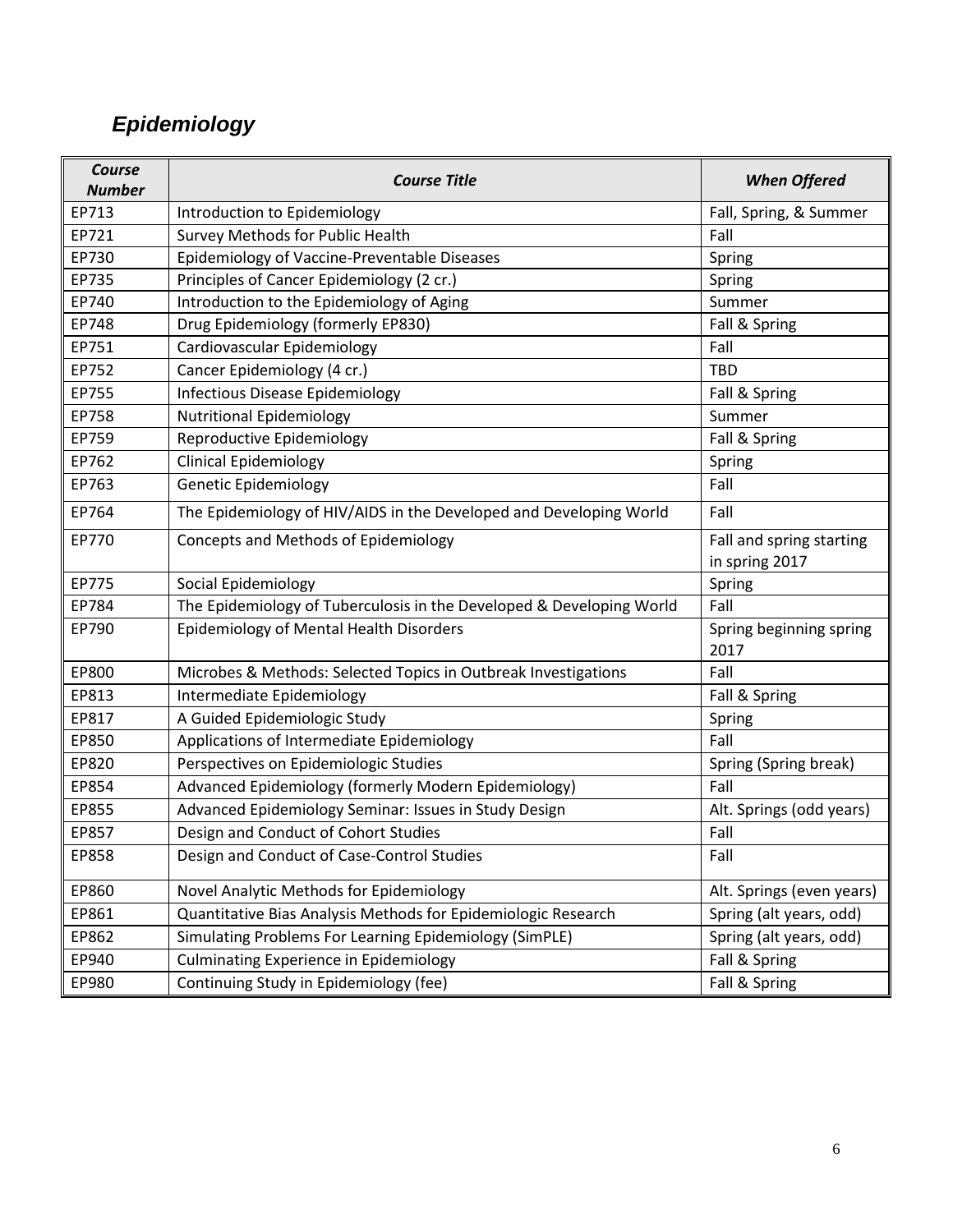# <span id="page-6-0"></span> *Global Health*

| <b>Course Number</b> | <b>Course Title</b>                                                                        | <b>When Offered</b>                                  |
|----------------------|--------------------------------------------------------------------------------------------|------------------------------------------------------|
| GH704                | Global Public Health and Medical Care: A Systems Approach                                  | Fall & Spring (phase out                             |
| GH707                | Kenya: Field Practicum in Public Health and the Environment                                | for '17-'18)<br>Summer (Phase out after              |
| GH708                | Philippines Program/Classroom and Health Financing Study Tour                              | summer '16)<br>Summer(Phase out after                |
| GH709                | Philippines Program/Internship                                                             | summer '16)<br>Summer(Phase out after                |
| GH712                | Field Practicum in Mexico: Community Assessment                                            | summer '16)<br>Summer(Phase out after                |
| GH713                | Field Practicum in Mexico: Data Analysis                                                   | summer '16)<br>Summer(Phase out after<br>summer '16) |
| GH715                | Antiretroviral Program Management and Adherence Issues in Low-<br><b>Resource Settings</b> | Fall                                                 |
| GH720                | Social & Behavioral Sciences in Global Public Health                                       | Fall & Spring (phase out<br>for '17-'18)             |
| GH722                | Supply Chain Management for Improved Health System<br>Performance                          | Spring                                               |
| GH735                | Gender, Sexuality, Power, and Inequity in Global Health                                    | Fall (not offered after<br>Fall '16)                 |
| GH741                | Global Health Consultation Techniques                                                      | Spring Break Week                                    |
| GH743                | Implementing Health Programs in Developing Countries: Making<br>Programs Work              | Fall & Spring                                        |
| GH744                | Program Design for Global Health                                                           | Summer                                               |
| GH745                | Monitoring & Evaluation of Global Health Programs                                          | Fall & Spring                                        |
| GH750                | Gender, Health and Rights                                                                  | Fall and Beginning Spring<br>2017 and fall 2017      |
| GH755                | Managing Disasters and Complex Humanitarian Emergencies                                    | Spring                                               |
| GH756                | Applied Methods for Pharmaceutical Systems Assessment                                      | Fall                                                 |
| GH757                | Fighting Corruption Through Accountability & Transparency                                  | Spring                                               |
| GH760                | <b>Foundations of Global Health</b>                                                        | Fall and Spring beginning<br>spring 2017             |
| GH762                | Essentials of Economics and Financing for Global Health                                    | Fall                                                 |
| GH765                | Cross-Cultural Approaches to Mental Health in Low and Middle<br><b>Income Countries</b>    | Fall beginning fall 2017                             |
| GH766                | Sexual & Reproductive Health in Disaster Settings                                          | Fall                                                 |
| GH770                | Poverty, Health, and Development                                                           | Spring                                               |
| GH773                | Financial Management for Health Programs                                                   | Fall & Spring                                        |
| GH774                | Community Health Assessment in Mexico: A Field Practicum                                   | Beginning Summer 2017                                |
| GH775                | Field Practicum in Public Health in Tanzania                                               | Beginning Summer 2017                                |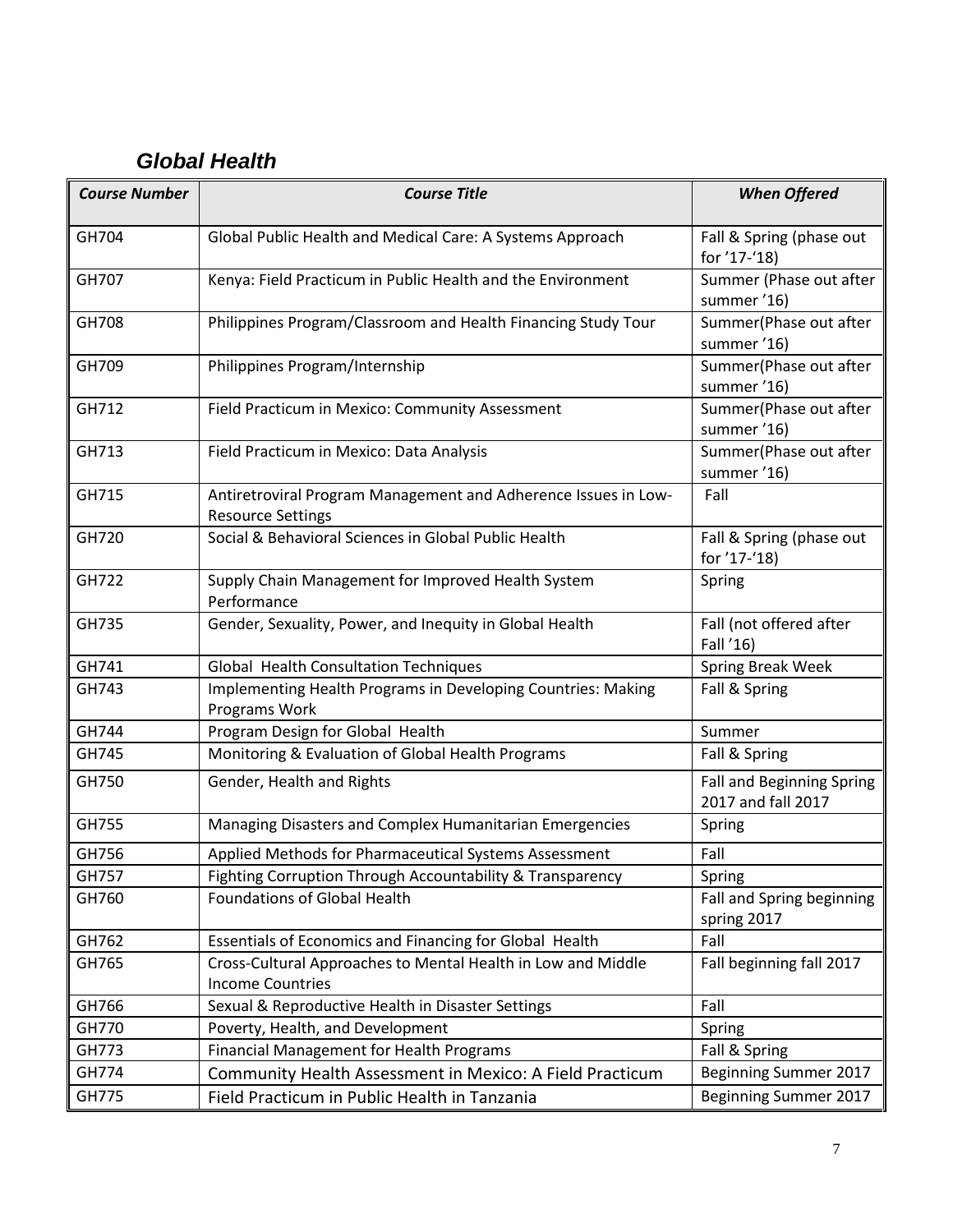| <b>GH777</b> | Global Health Culminating Experience Writing Seminar             | Fall & Spring            |
|--------------|------------------------------------------------------------------|--------------------------|
| GH795        | Global Aids Epidemic: Social & Economic Determinants, Impact, &  | Fall                     |
|              | Responses                                                        |                          |
| GH800        | Clinical development of a new medicinal: A case study about      | Spring                   |
|              | licensing a new vaccine for the developing world                 |                          |
| GH804        | mHealth                                                          | Spring                   |
| GH805        | Controversies in Global Control and Eradication of Infection     | Spring                   |
|              | <b>Diseases</b>                                                  |                          |
| GH811        | Applied Research Methods in Global Health                        | <b>Fall and Spring</b>   |
| GH815        | Methods for Impact Evaluation                                    | Fall beginning fall 2017 |
| GH854        | From Data to Dashboards: Building Excel Skills to Support Health | Fall & Spring            |
|              | <b>Program Decisions</b>                                         |                          |
| GH880        | Confronting non-communicable diseases in the developing world:   | Spring                   |
|              | the burden, costs and health systems challenges                  |                          |
| GH881        | Global Reproductive and Perinatal Health                         | Spring                   |
| GH885        | Global Trade, Intellectual Property and Public Health            | Fall                     |
| GH887        | Planning & Managing MCH Programs In Developing Countries         | Fall                     |
| GH888        | Seminar on Global Health Policy Issues                           | Spring                   |
| GH891        | Global Pharmaceutical Policy: at the Intersection of Process and | Spring                   |
|              | <b>Politics</b>                                                  |                          |
| GH943        | Global Health Directed Study for Culminating Experience          | Fall/Spring/Summer       |
| GH950        | Global Health Culminating Experience, first registration         | Fall/Spring/Summer       |
| GH951        | Global Health Culminating Experience, Second Registration        | Fall/Spring/Summer       |
|              |                                                                  |                          |

### <span id="page-7-0"></span>*Health Law, Bioethics & Human Rights in Health Law, Policy & Management*

| <b>Course Number</b> | <b>Course Title</b>                          | <b>When Offered</b>   |
|----------------------|----------------------------------------------|-----------------------|
| LW709                | <b>Health Care Rationing</b>                 | Summer                |
| LW719                | <b>Essentials of Public Health Law</b>       | Fall, Spring & Summer |
| LW725                | Ethical Issues in Medicine and Public Health | Fall                  |
| LW739                | Jewish Bioethics and Holocaust Studies       | Spring                |
| LW740                | <b>Health and Human Rights</b>               | Fall and spring       |
| LW830                | Health Insurance and the Affordable Care Act | Spring                |
| LW840                | Health Law, Bioethics, and Human Rights      | Spring                |
| LW850                | <b>Public Health Law</b>                     | Spring                |
| LW854                | Mental Health Law, Ethics & Policy           | Spring                |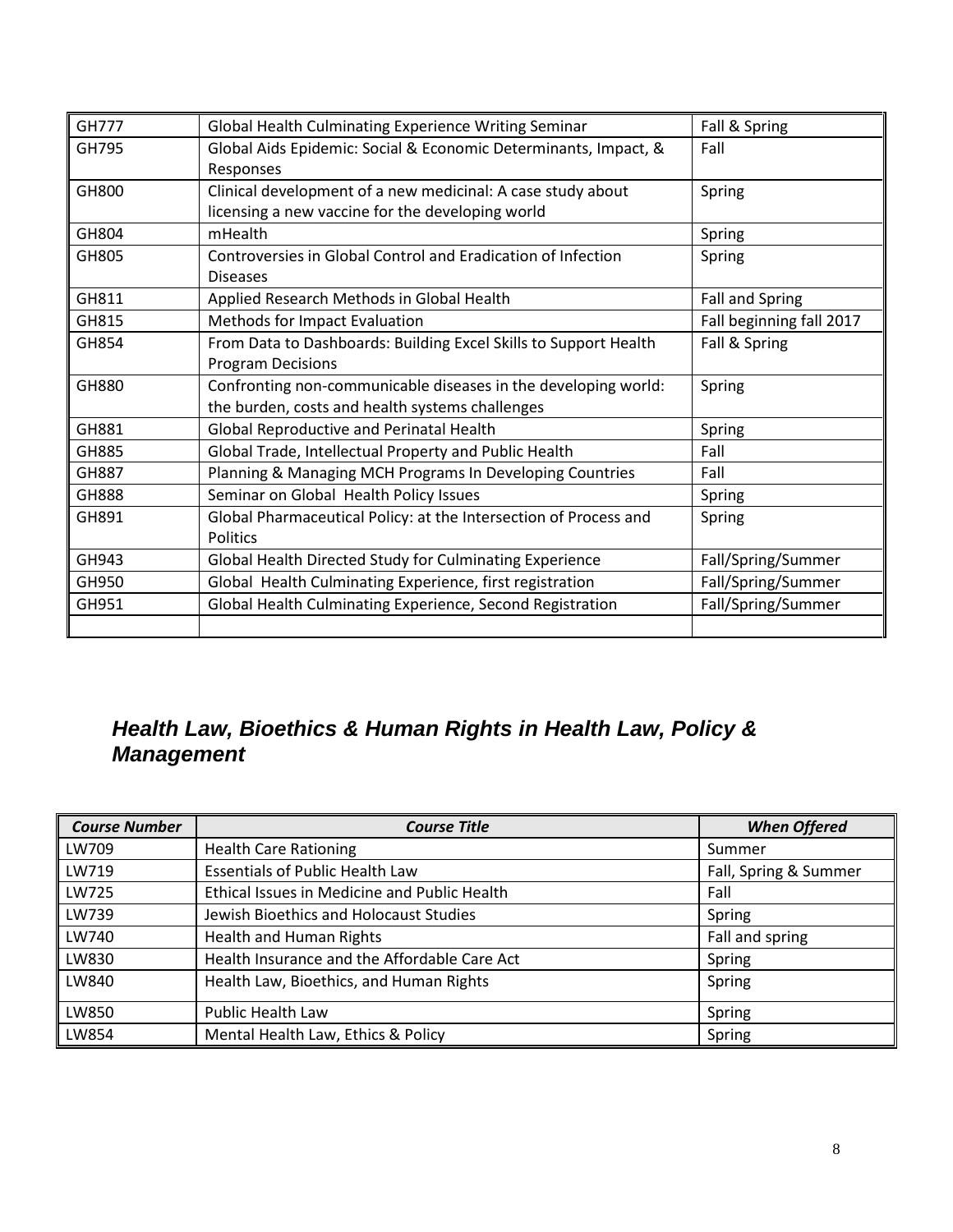#### *Course Number Course Title When Offered* MC705 Safer Sex in the City: From Science to Policy Spring Spring MC725 Women, Children, & Adolescents: Public Health Approaches Fall & Spring MC730 | Leading To Face Challenges And Achieve Results In Public Health | Spring & Summer MC759 Perinatal and Child Health Epidemiology Fall MC763 Maternal & Child Health Policy Making Number 2016 Spring MC770 | Children With Special Health Care Needs | Summer MC775 Social Justice and the Health of Populations: Racism and other systems of oppression in America Spring Spring Spring Spring MC782 Women & Substance Use Summer Summer Summer MC785 Reproductive Health Advocacy: From Rights to Justice | Alt. Spring (odd years) MC786 | Immigrant Family Health: Public Health Across Borders | Fall  $MCI95$  The Health of Adolescents and Emerging Adults  $\Box$  Spring MC800 Preventing Mental Health Disorders Among Women, Children, and Adolescents: A Life Course Perspective Spring MC802 | Implementing Community Health Initiatives: A Field-based Course in Leadership and Consultation Fall MC805 Perinatal and Child Health Services: From Evidence to Innovation | Fall beginning in fall 2017 MC815 Sexual and Reproductive Health Advocacy: Practice in Global and Local Context Alt. Spring (even years) MC820 Managing Public Health Programs and Projects Fall MC840 Women and Health Policy: Gender, Evidence, and Politics Fall MC845 Perinatal Health Services Spring Spring Spring Spring MC940 | Culminating Experience in MCH Fall, Spring, Summer MC941 | Culminating Experience in MCH II **Fall Spring, Summer** | Fall Spring, Summer

#### <span id="page-8-0"></span>*Maternal and Child Health in Community Health Sciences*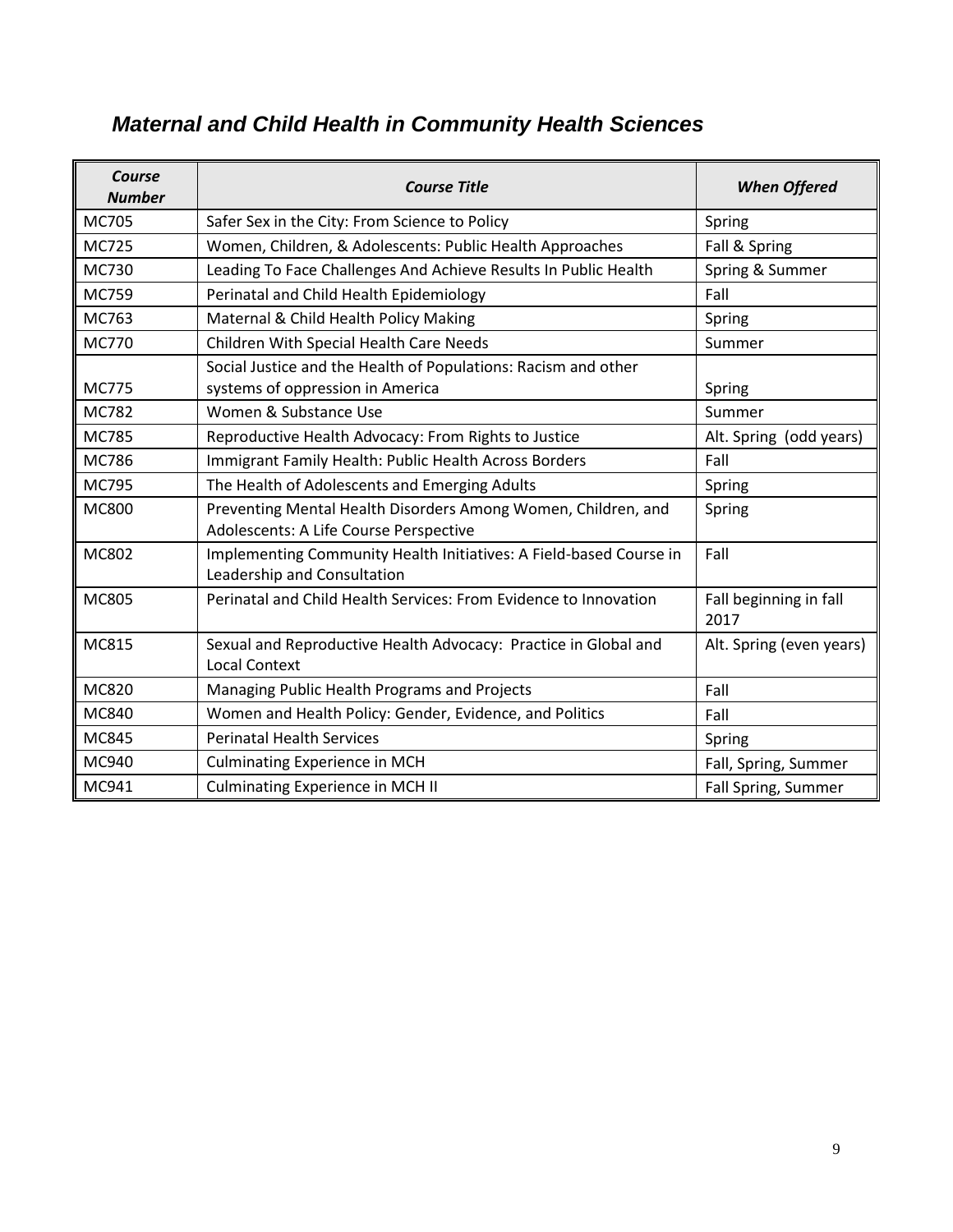#### <span id="page-9-0"></span>*General Public Health Courses*

| <b>Course Number</b>           | <b>Course Title</b>                                                                                                                                      | <b>When Offered</b>                                         |
|--------------------------------|----------------------------------------------------------------------------------------------------------------------------------------------------------|-------------------------------------------------------------|
|                                | PH510 and PH511 are for undergraduates only and do not carry MPH degree credit                                                                           |                                                             |
| PH510                          | Introduction to Public Health: Undergraduates Only                                                                                                       | Fall & Spring                                               |
|                                | Pathogens, Poverty, and Populations: An Introduction to Global                                                                                           |                                                             |
| PH511                          | Health                                                                                                                                                   | Spring only                                                 |
| <b>Integrated Core Courses</b> |                                                                                                                                                          |                                                             |
| <b>PH717</b>                   | Quantitative Methods for Public Health                                                                                                                   | <b>Starting Spring 2016</b>                                 |
| <b>PH718</b>                   | Leadership and Management for Public Health                                                                                                              | <b>Starting Spring 2016</b>                                 |
| PH719                          | Health Systems, Law, and Policy                                                                                                                          | <b>Starting Spring 2016</b>                                 |
| <b>PH720</b>                   | Individual, Community and Population Health                                                                                                              | <b>Starting Spring 2016</b>                                 |
| <b>PH728</b>                   | Religion and Public Health (carries SB concentration credit; for all<br>others, carries elective credit)                                                 | Spring                                                      |
|                                | <b>Graduate Level PH Courses</b>                                                                                                                         |                                                             |
| PH712                          | Public Health Response to Emergencies in the United States                                                                                               | Prior to spring<br>semester (first full<br>week in January) |
| <b>PH739</b>                   | Foundations of Infectious Disease for Public Health                                                                                                      | Spring beginning spring<br>2017                             |
| PH740                          | Pharmaceuticals in Public Health: An Introductory Course (carries<br>Global Health credit and is required for the Pharmaceutical<br>Certificate Program) | Fall & Spring                                               |
| PH746                          | <b>Career PREP</b>                                                                                                                                       | <b>Beginning Spring 2017</b>                                |
| <b>PH757</b>                   | <b>Chronic Disease Prevention and Management</b>                                                                                                         | Spring beginning Spring<br>2017                             |
| PH976                          | 240 hour practicum for MPH students who start the program in fall<br>2016                                                                                | Fall, Spring, Summer                                        |
| <b>PH780</b>                   | Chronic and Non-communicable Diseases: A Public Health Perspective                                                                                       | <b>Fall and Spring</b><br>beginning in spring<br>2017       |
| <b>PH800</b>                   | Preparing Doctoral Students to Teach Public Health                                                                                                       | Summer, not summer<br>2016                                  |
| PH801                          | Community-Engaged Research: Theories, Methods, and Applications                                                                                          | Fall Beginning Fall 2017                                    |
| <b>PH820</b>                   | Capstone Course in Chronic and Non-Communicable Diseases                                                                                                 | <b>Fall and Spring</b><br>beginning Fall 2017               |
| <b>PH825</b>                   | Analysis of Emerging Infections Using the One Health Approach                                                                                            | Fall                                                        |
| PH842                          | Research Theory and Design (advanced MPH and doctoral)                                                                                                   | Fall                                                        |
| PH843                          | Quantitative Methods for Public Health and Health Services Research<br>(advanced MPH and doctoral)                                                       | Fall                                                        |
| PH844                          | Introduction to Qualitative Analysis for Public Health and Health<br>Services Research (advanced MPH and doctoral)                                       | Spring                                                      |
| PH845                          | Integrated Learning Experience for MPH students who start the<br>program in fall 2016                                                                    | Fall, Spring, Summer                                        |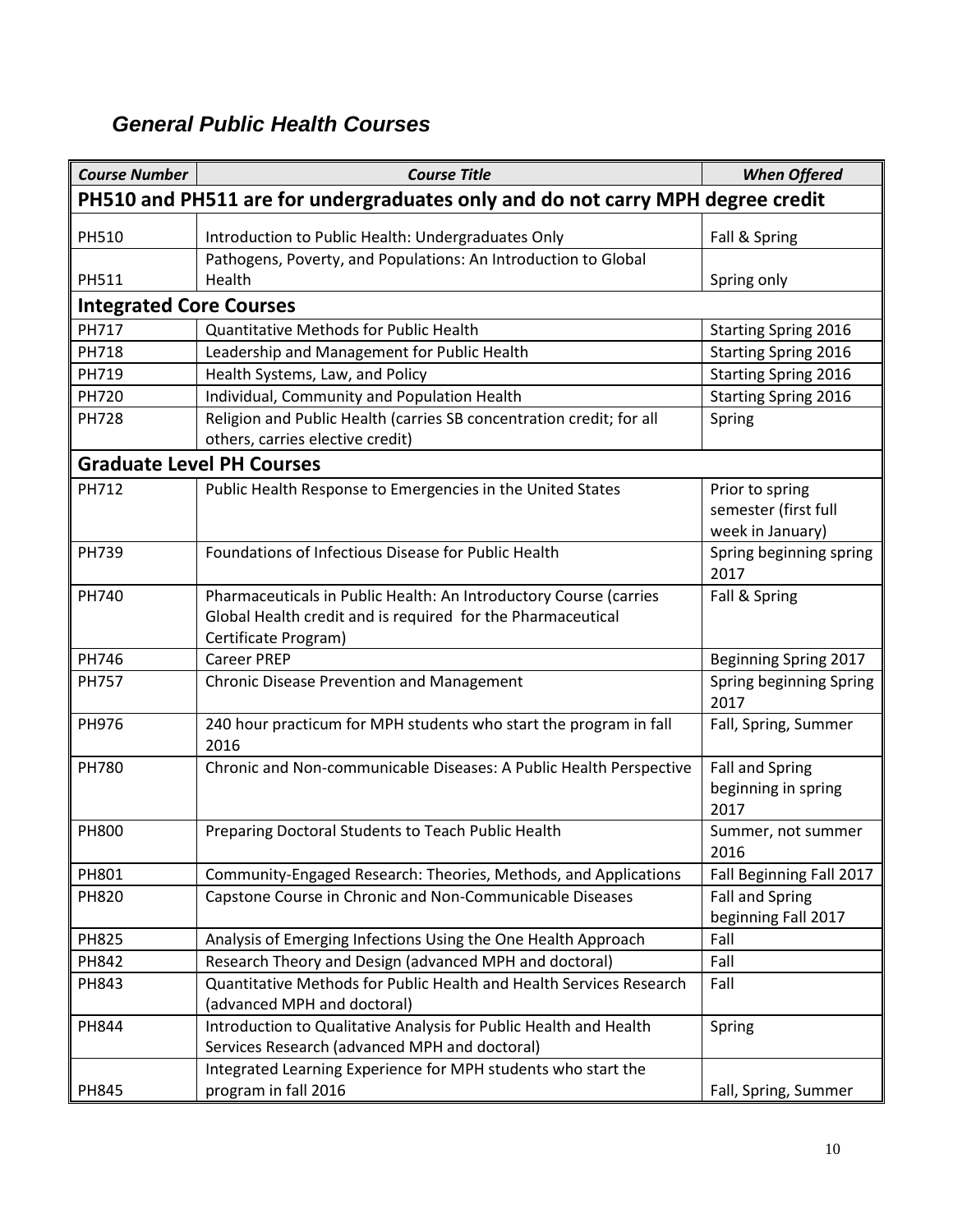| PH851-858    | Doctor of Public Health Required Courses                     | Fall and Spring<br>according to schedule |
|--------------|--------------------------------------------------------------|------------------------------------------|
| PH970, 975,  |                                                              |                                          |
| 984          | <b>Public Health Practicum</b>                               | Fall, Spring, & Summer                   |
|              | MSW/MPH Practicum for students who were accepted before Fall |                                          |
| PH971        | 2016                                                         | Fall, Spring, & Summer                   |
| PH986        | Doctor of Public Health Practicum                            | Fall, Spring, & Summer                   |
| <b>PH995</b> | Summer Research for Curricular Practical Training            | Summer                                   |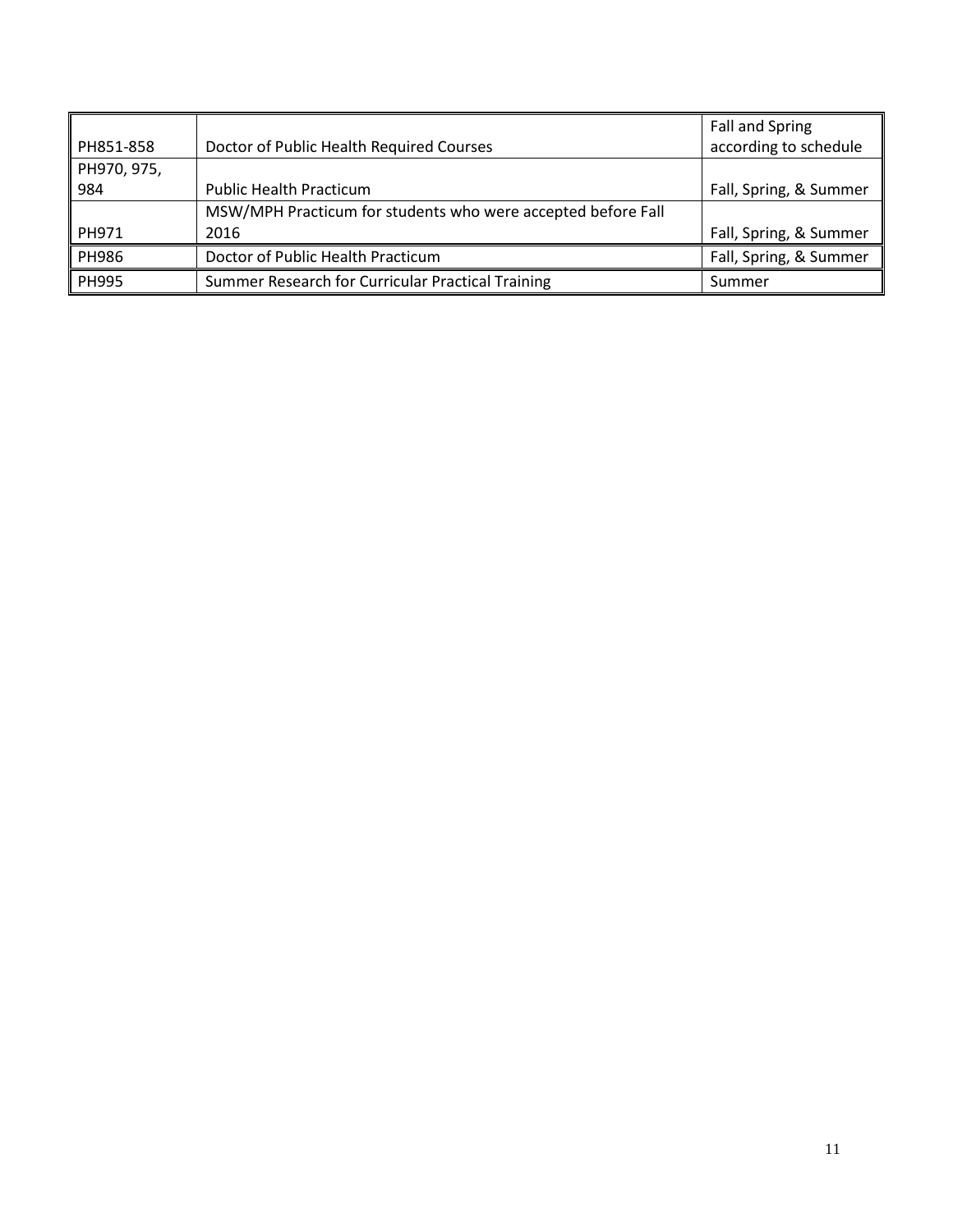# <span id="page-11-0"></span>*Health Policy and Management in Health Law, Policy and Management*

| <b>Course</b><br><b>Number</b> | <b>Course Title</b>                                                                                                                              | <b>When Offered</b>                        |
|--------------------------------|--------------------------------------------------------------------------------------------------------------------------------------------------|--------------------------------------------|
| <b>PM702</b>                   | Introduction to Health Policy and Management                                                                                                     | Fall, Spring                               |
| <b>PM714</b>                   | Developing as a Health Care Management Professional                                                                                              | Fall beginning fall 2016                   |
| PM721                          | Organizational Behavior and Health Management                                                                                                    | Fall, Spring                               |
| <b>PM733</b>                   | Health Program Management                                                                                                                        | <b>TBA</b>                                 |
| PM734                          | Principles of Non-Profit Accounting                                                                                                              | Spring                                     |
| <b>PM735</b>                   | Health Care Finance: how policy-makers & managers can use money as a<br>tool to improve health care                                              | Spring and Fall (starting<br>in Fall 2016) |
| <b>PM736</b>                   | Human Resource Management in Public Health                                                                                                       | Fall                                       |
| PM740                          | Comparative Health Systems and Policy in Industrialized and BRIC<br>Countries                                                                    | Fall                                       |
|                                |                                                                                                                                                  |                                            |
| <b>PM755</b>                   | Health Care Delivery Systems: Issues and Innovations                                                                                             | Fall & Spring                              |
| <b>PM758</b>                   | <b>Introduction to Mental Health Services</b>                                                                                                    | Fall                                       |
| PM760                          | Health Law, Policy, and Policymaking                                                                                                             | <b>Spring Beginning Spring</b><br>2017     |
| <b>PM776</b>                   | Managerial Skills for Problem Solving                                                                                                            | Fall                                       |
| <b>PM780</b>                   | Managerial Accounting for Healthcare Leaders                                                                                                     | Fall                                       |
| <b>PM785</b>                   | <b>Mental Health Advocacy</b>                                                                                                                    | Spring beginning spring<br>2017            |
| PM802                          | Pharmaceutical Management, Policy and Practice in the 21st Century: A<br>Case Study Approach                                                     | Fall                                       |
| <b>PM804</b>                   | Digital Disruption In Health: The Effects Of Health Information<br>Technologies On Polices, Delivery, Patient Engagement, And Health<br>Outcomes | Fall                                       |
| <b>PM807</b>                   | Introduction to Cost Effectiveness Analysis                                                                                                      | Spring                                     |
| PM811                          | <b>Health Services Research Methods</b>                                                                                                          | Spring (not in spring<br>2016)             |
| PM814                          | Contemporary Theoretical & Empirical Issues in Health Services Research                                                                          | Fall                                       |
| <b>PM818</b>                   | <b>Health Information Technology</b>                                                                                                             | Spring                                     |
| <b>PM821</b>                   | Advanced Quantitative Health Services Research Methods                                                                                           | Summer                                     |
| <b>PM824</b>                   | Theory & Research on Organizations                                                                                                               | Alt. Fall (odd years)                      |
| <b>PM826</b>                   | Health, Illness & The Use of Health Services                                                                                                     | Spring (alternate even<br>years)           |
| <b>PM827</b>                   | <b>Strategic Management of Health Care Organizations</b>                                                                                         | Fall & Spring                              |
| <b>PM828</b>                   | Advanced Seminar in Qualitative Methods for Health Services Research                                                                             | Fall (alternate even<br>years)             |
| <b>PM830</b>                   | Developing Patient-Based Health Status and Outcomes Measures                                                                                     | Spring (alternate odd<br>years)            |
| PM831                          | Implementation Science: Linking Research to Practice                                                                                             | Fall & Spring                              |
| <b>PM832</b>                   | <b>Operations Management in Health Care</b>                                                                                                      | <b>Fall and Spring</b>                     |
| PM833                          | <b>Health Economics</b>                                                                                                                          | Fall                                       |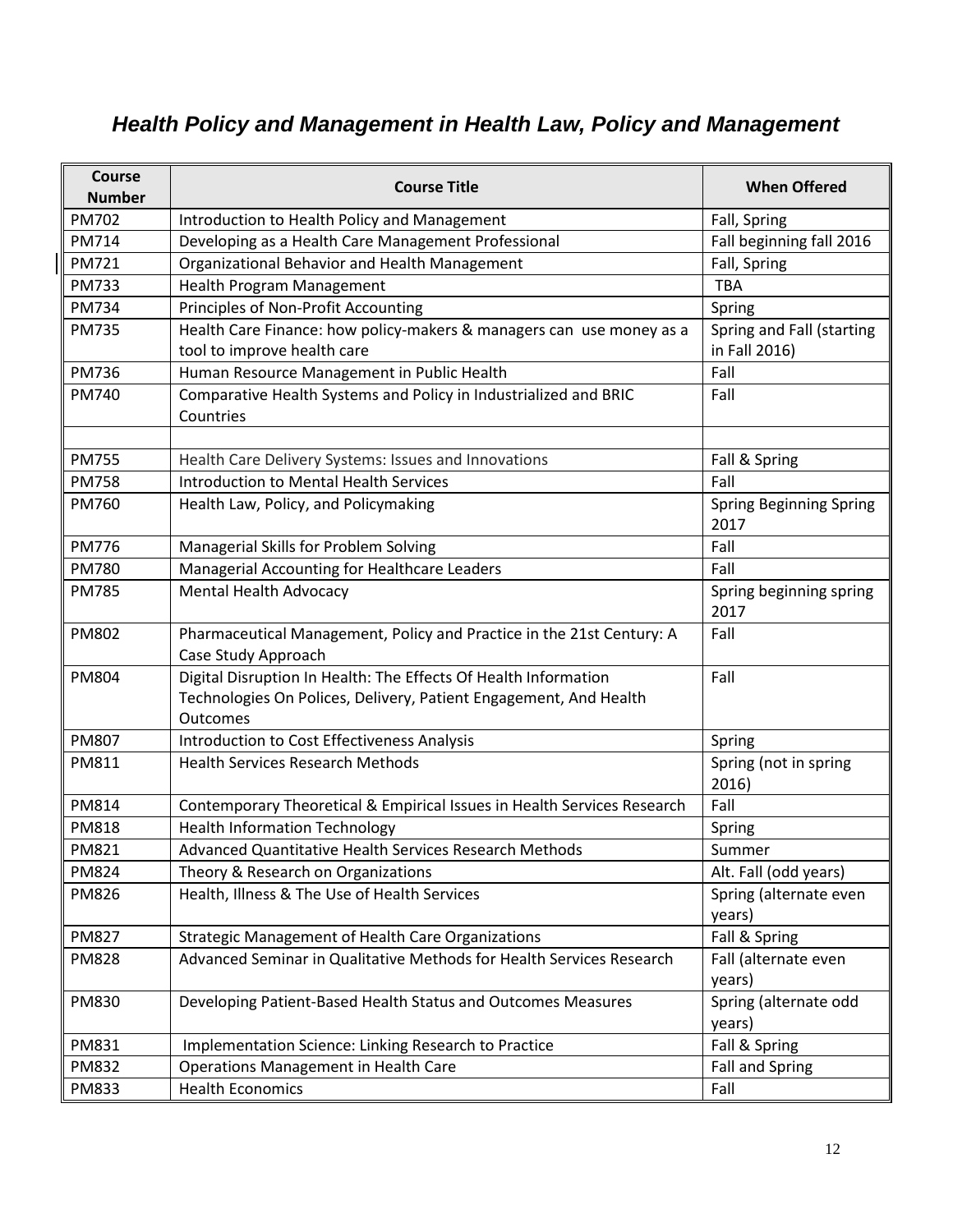| PM834        | <b>Health Regulation &amp; Planning</b>                       | Fall & Spring             |
|--------------|---------------------------------------------------------------|---------------------------|
| <b>PM835</b> | Lean Management Techniques for Quality Health Care            | Spring                    |
| <b>PM837</b> | <b>Evaluating Health Care Quality</b>                         | Fall                      |
| <b>PM838</b> | <b>Health Politics and Public Policy</b>                      | Spring                    |
| <b>PM840</b> | Analysis of Current Health Policy Issues                      | Fall                      |
| <b>PM842</b> | Health Economics for Health Services Research                 | Alt. Springs (odd years)  |
| <b>PM844</b> | Health Policy and Policy-Making for Public Health Researchers | Spring (alternate odd     |
|              |                                                               | years)                    |
| <b>PM850</b> | Consumer Organizing and Advocacy for Health System Change     | Fall                      |
| <b>PM855</b> | Cost Effectiveness Analysis & Decision Analysis               | Alt. Springs (even years) |
| PM940        | Health Policy & Management Culminating Experience             | Fall, Spring, & Summer    |
| PM980        | Continuing Study in Health Services Research                  | <b>Fall and Spring</b>    |

# <span id="page-12-0"></span>*Social & Behavioral Sciences in Community Health Sciences*

| Course<br><b>Number</b> | <b>Course Title</b>                                                          | <b>When Offered</b>      |
|-------------------------|------------------------------------------------------------------------------|--------------------------|
| SB710                   | <b>Nutrition and Public Health</b>                                           | Fall                     |
| SB721                   | Social and Behavioral Sciences for Public Health                             | Fall & Spring            |
| SB730                   | Stress as a Public Health Problem                                            | Summer                   |
| SB732                   | Nutrition, Aging, and the Elder Population                                   | Summer                   |
| SB733                   | Mass Communication and Public Health                                         | Fall                     |
| SB740                   | Applied Research Methods for Social Determinants of Health                   | Spring                   |
| SB750                   | Preventing Intimate Partner Violence                                         | Spring                   |
| SB751                   | Sexual Violence: Prevention of Sexual Violence                               | Spring                   |
| SB752                   | Understanding Pornography: A Public Health Perspective                       | Fall                     |
| SB760                   | <b>Health of LGBT Populations</b>                                            | Fall                     |
| SB780                   | Mental Health and Public Health: A Social and Behavioral Sciences            | Fall                     |
|                         | Perspective                                                                  |                          |
| SB785                   | Alcohol, Tobacco and Other Drug Use: People, Populations, and Policies       | Spring                   |
| SB800                   | Obesity in Society                                                           | Fall                     |
| SB806                   | Communications Strategies for Public Health Organizations                    | Spring                   |
| <b>SB808</b>            | Merging Clinical and Population-Based Perspectives in Public Health          | Alt. Summers (odd        |
|                         | Practice: Tension and Resolution                                             | years)                   |
| SB813                   | Web-based Health Communication Strategies for Public Health<br>Interventions | Spring                   |
| SB818                   | <b>Qualitative Research Methods</b>                                          | Fall & Spring            |
| SB820                   | Assessment and Planning for Health Promotion                                 | Fall & Spring            |
| SB821                   | Intervention Strategies for Health Promotion                                 | Fall & Spring            |
| SB822                   | Quantitative Methods for Program Evaluation                                  | Fall, Spring, Summer     |
| SB832                   | Trauma, Trauma-Informed Care, Recovery & Resilience                          | Fall beginning fall 2017 |
| SB833                   | Designing and Implementing a Public Health Communications                    | Spring                   |
|                         | Campaign                                                                     |                          |